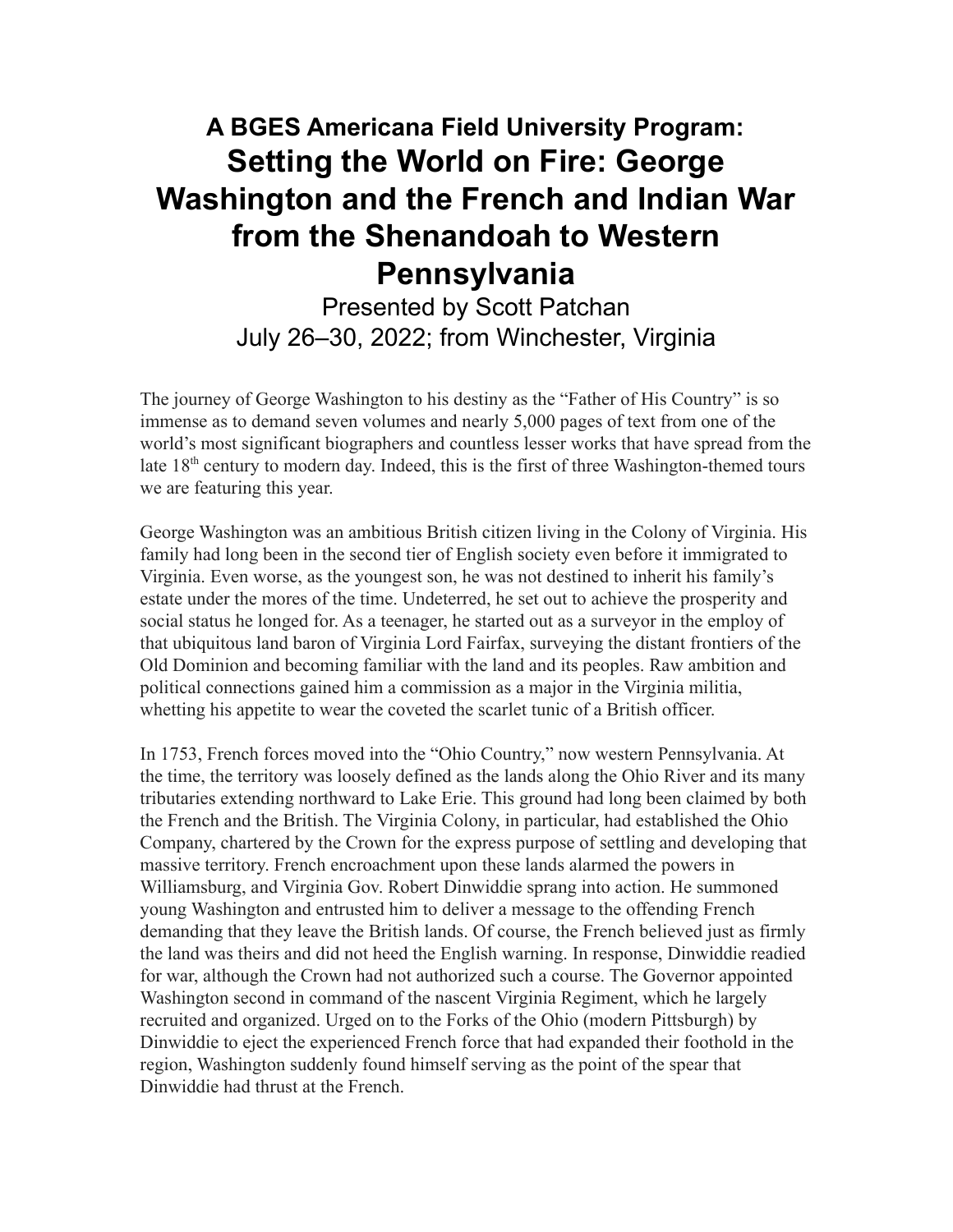In that role, the inexperienced, sometimes immature, and frequently naïve 22-year-old Washington unwittingly "set the world on fire" in 1754 when his actions in the backwoods of America initiated a global conflict. In the end, he marched away defeated and embarrassed by the French at Fort Necessity. Even worse, he became the subject of international controversy. He would soon be replaced by British regular Gen. Edward Braddock, whom Washington reluctantly served as an aide, but the results were even more disastrous.

In the wake of Braddock's shocking 1755 death and defeat in the Battle of the Monongahela, Washington resumed command of the Virginia Regiment and served as the front line of defense in western Virginia and Maryland. In this role, he displayed some of the leadership qualities that made him famous during the Revolution. He evolved from the self-centered young man into a leader who saw the greater cause and the plight of the people whose lives depended upon his actions. While his immaturity and arrogance still surfaced at inopportune moments, Washington closed his service under Gen. John Forbes in the successful but inglorious campaign that drove the French from Fort Duquesne in 1758. Although the North American theater war did not end until 1760, Washington retired to Mt. Vernon, which he leased from his deceased brother's widow until her death in 1761, when he inherited the estate. His experiences in the French and Indian War did not deliver the glory he had initially sought, but it provided him with deep-rooted experiences, both as a man and military leader, that served him well as commander of the Continental Army during the American Revolution.

**Read this ["Tour](https://blueandgrayeducation.org/2021/07/tour-talk-washingtons-desperate-gambit/) Talk" from July 31, 2021, featuring an interview with Scott Patchan and Gary Ecelbarger on "Washington's Desperate Gambit."**

**On June 22, 2021, Len, Scott, and Gary had an animated discussion about "The Washington Gambit." Click [here](https://www.youtube.com/watch?v=c_j8Bx_QsQg&t=600s) to watch that show.**

## **Tuesday, July 26, 2022**

7:30 PM. Assemble at the headquarters hotel in Winchester, where Scott Patchan will introduce you to the study of George Washington and the places that made the young man a household name in the colonial government and a militaristic politician prepared to lead in the field. Collect your name tag and handouts.

Dinner is on your own.

## **Wednesday, July 27, 2022**

7:45 AM. With your bags on board by 7:30 AM, we depart at 7:45 AM. Winchester has a long legacy of historic events in American history, and our departure will use this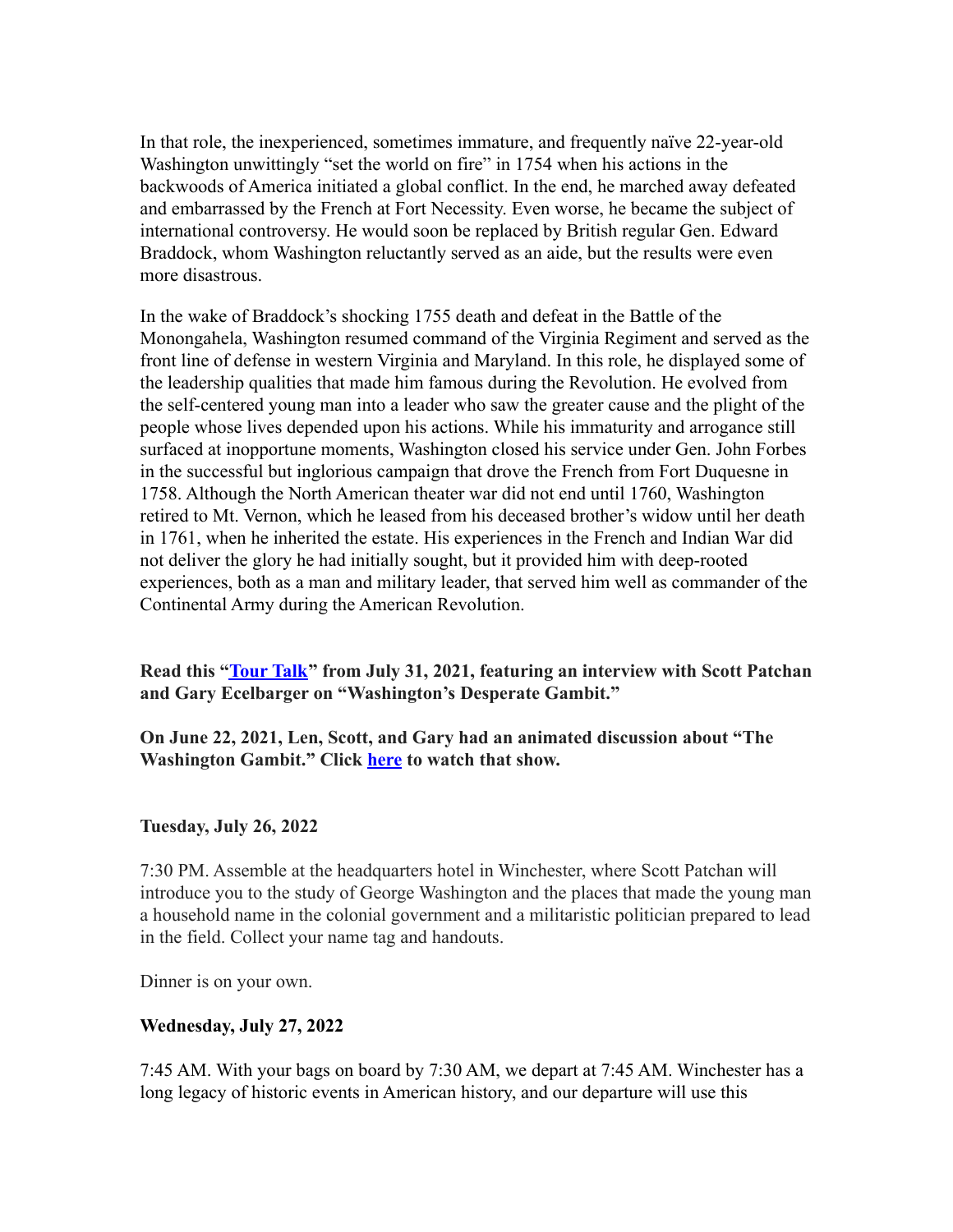launching point to go in a direction entirely different from later wars. In doing so, we will follow young George Washington in his earliest public service assignment. Washington's route carries us through the mountains of what is now West Virginia, via Cumberland to Fort Necessity.

This day focuses on Washington in 1754 in his attempt to move to the "Forks of the Ohio," now Pittsburgh, to reinforce a small force that was constructing a fort to control this critical point in the Ohio Country. Acting on the orders of Virginia Lt. Gov. Robert Dinwiddie, Washington set out from Alexandria via Winchester to Willis Creek (Cumberland), where the Ohio Company had constructed a blockhouse known as Fort Ohio. We will also visit the site of Fort Cumberland, constructed after the Fort Necessity campaign of 1754, and discuss its role in the 1755 Braddock Expedition. We will also visit Washington's headquarters cabin site. Then, we follow young Washington as he leads his small force of about 150 Virginians into what is now southwest Pennsylvania through the mountains and over rivers, building the road that would be used by Maj. Gen. Braddock one year later. En route, Washington learns the French have driven the small English party away from the forks of the Allegheny and Monongahela Rivers and constructed a major fortification there: Fort Duquesne.

Our overnight is in Uniontown, Pennsylvania, where your hotel is prepaid. We will provide lunch and dinner today.

## **Thursday, July 28, 2022**

7:45 AM. Have your bags out by 7:30 AM for our 7:45 departure. Day two focuses on Washington's actions in Western Pennsylvania after he has learned about the large French presence at Fort Duquesne. We will follow Washington as he meets with Half-King, key leader of the Iroquois Nation in the region. They are allied with the English. Half-King informs Washington about of the presence of a French military expedition. This party had already destroyed English settlements in the area. Half-King tells Washington they are camping in a nearby but isolated hollow. Washington surrounds the encampment and attacks. In the ensuing melee, nearly a dozen French are killed, including the French commander Jumonville. This French command was on a dual-purpose mission: to scout English settlements in the region and report back, and to deliver a diplomatic message telling the English to leave the "disputed" territory.

After the death of Jumonville, Washington returns to Fort Necessity, a small fortification at the Great Meadows, unaware he is about to become deeply involved in a diplomatic controversy with the French.

The brother of Jumonville, Capt. Coulon DeVilliers, has gathered a force of 400 French Marines from Fort Duquesne and some allied Native warriors to exact revenge for his brother's death. DeVilliers attacks Fort Necessity. Outmanned, Washington surrenders his command. Washington naively signs a surrender document admitting his "errors." That damning admission would ignite an international incident. Today, we will journey to Ohiopyle Falls on the Youghiogheny River and explore the obstacles that Washington encountered along his route.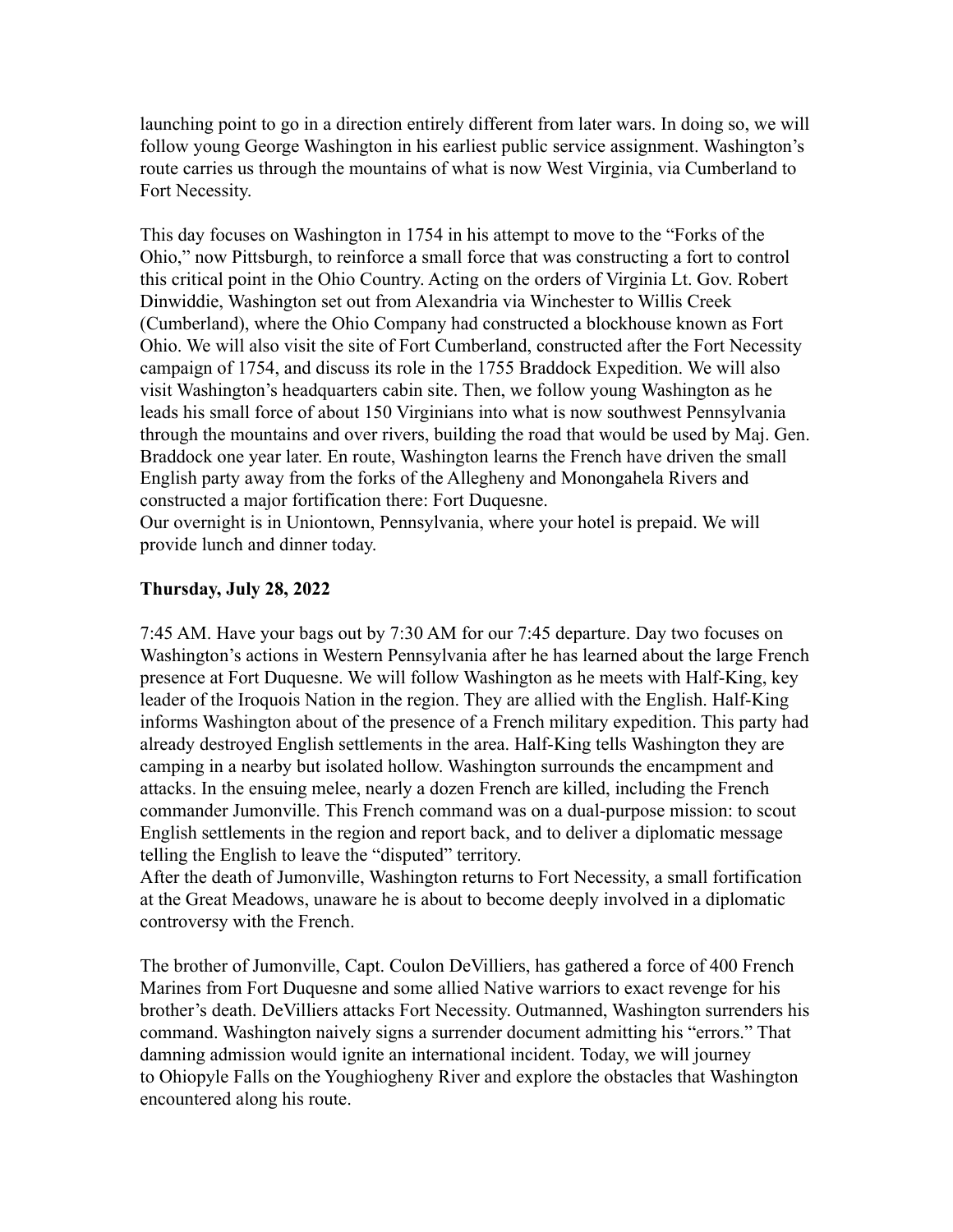As we head toward our hotel in Greensburg, this afternoon we will visit sites related to the 1755 Braddock Campaign, including his Braddock's grave and other key sites along the Braddock Road.

Your breakfast, lunch, and dinner are included, as well as your hotel.

## **Friday, July 29, 2022**

Following the English setback at Fort Necessity, the Crown dispatched Gen. Edward Braddock and 2,500 British regulars to the New World in 1755. Although the colonists sought protection from the French and their Native American allies, Braddock received only scant cooperation from them. Nevertheless, Braddock led his force through the rugged mountains of what is now western Maryland and southwest Pennsylvania toward the French enclave at Fort Duquesne. With Braddock's overwhelming force, success seemed inevitable, but a relatively small band of Native Americans and French attacked Braddock's column a short distance from the fort and inflicted a bloody and decisive defeat, using tactics that were unfamiliar to the British regulars and their colonial reinforcements. Braddock was mortally wounded, and Washington emerged as a leader of men, guiding the shattered remnants of the army to safety.

Our tour today will take us to sites associated with Braddock's 1755 and Forbes' 1758 campaigns in western Pennsylvania. In the morning, we will proceed to downtown Pittsburgh to visit the Point State Park, where the Allegheny and Monongahela Rivers converge to form the Ohio River, or *la belle rivière,* as the French called it. This was the objective of the English expeditions and the key to controlling the Ohio Country. Here, the French had constructed Fort Duquesne, and later the British later built Fort Pitt on the same land. We will visit the Braddock Battlefield History Center, now engulfed by modern industrial and residential development.

The French maintained control of Fort Duquesne until 1758, until the Campaign of Gen. John Forbes. Forbes approached the fort overland through Pennsylvania, along the rough track of today's U.S. Route 30 (the Lincoln Highway). Although Forbes was successful, Washington had unsuccessfully advocated that Forbes follow in Braddock's footsteps. Following his own track, Forbes moved forward and constructed Fort Ligonier 50 miles east of the French fort. We will visit Fort Ligonier and discuss the successful 1858 Forbes' Expedition and Washington's role in it. Here is a summary.

In September, Forbes sent a force of the  $77<sup>th</sup>$  Regiment of Highlanders backed by Colonial Militia, all under the command of Maj. James Grant (familiar name? He commanded the British forces marching to Concord on April 19, 1775) on a reconnaissance toward the Forks. That pursuit ended in disaster at the battle of Fort Duquesne, when the French sallied forth and routed the British forces, killing and wounding over 300, with the loss of less than 20 French and Indians. Although the French had soundly defeated Grant, they held the fort with only several hundred French troops, who were greatly outnumbered by Forbes' force of many thousands.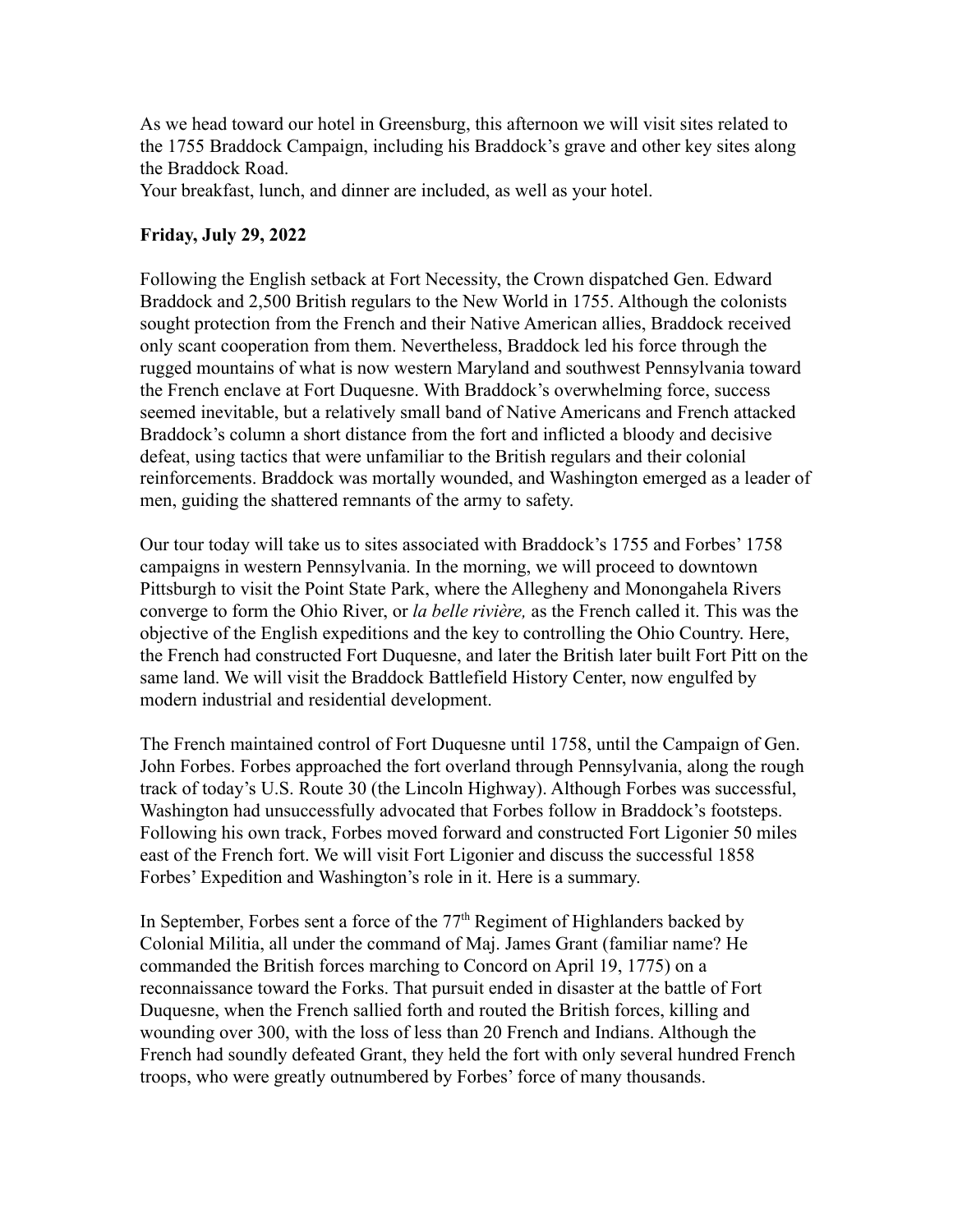Furthermore, events elsewhere conspired against the French at the Forks. In late August, the British had captured Fort Frontenac, which allowed them to intercept French supplies intended for French forces in the Ohio Country, including Fort Duquesne. In October 1758, the British agreed to a treaty (the Treaty of Easton) with key Native American tribes that had been allied with the French in the Ohio Country. The Forbes campaign came to a quick conclusion in November, when the French abandoned the Forks and burned the fort. With this decisive action, the French and Indian War had essentially ended in North America, and Washington soon resigned his commission. The war in North American conclusively ended in 1760 after the British capture of the major French cities of Quebec and Montreal.

We will return to Winchester this evening, stopping at the historic Jean Bonnett Tavern, circa 1762, for supper in Bedford, Pennsylvania. Breakfast, lunch, and dinner are provided, BUT YOUR HOTEL IS NOT INCLUDED IN WINCHESTER—you must make your own reservations and pay for your own room.

## **Saturday, July 30, 2022**

8:00 AM. Our final day leaves us with some more orientation and pre-revolutionary history to share with you. We are back in the northern Shenandoah Valley. From 1754 through 1758, Washington spent much of his time as commander of the Virginia Regiment in this region. After the 1755 Braddock debacle, Washington assumed command of the Virginians and was responsible for the defense of the valley and northwestern Virginia, which was besieged by French and Indian raiding parties that forced British loyalist settlers to flee to Winchester or the east side of the Blue Ridge for protection.

We will visit Washington's headquarters in town and the remains of Fort Loudoun, built under Washington's direction. We will also tour the sites where Washington established a string of forts. Our discussions will focus on Washington's struggles to organize, equip, and train his troops and his dealings with his commanders. During this period, we will see the development of many skill sets in young Washington that would later serve him well as commander of the Continental Army during the Revolutionary War. We will also witness the hard lessons that the proud young Washington learned in dealing with the British military and political hierarchies. That, too, would serve him well in the future. Lunch is included, and the tour will end by 5 PM. You will have seen much to ponder about this remarkable man.

#### **About the Faculty**:

**Scott Patchan** is a first-rate presenter of history programs in both the Revolutionary War and Civil War eras. He first became interested in history as a young boy when he visited Fort Necessity, which was near his grandparents' home in Uniontown. Impressed by the aura of standing in the very spot where George Washington stood more than 200 years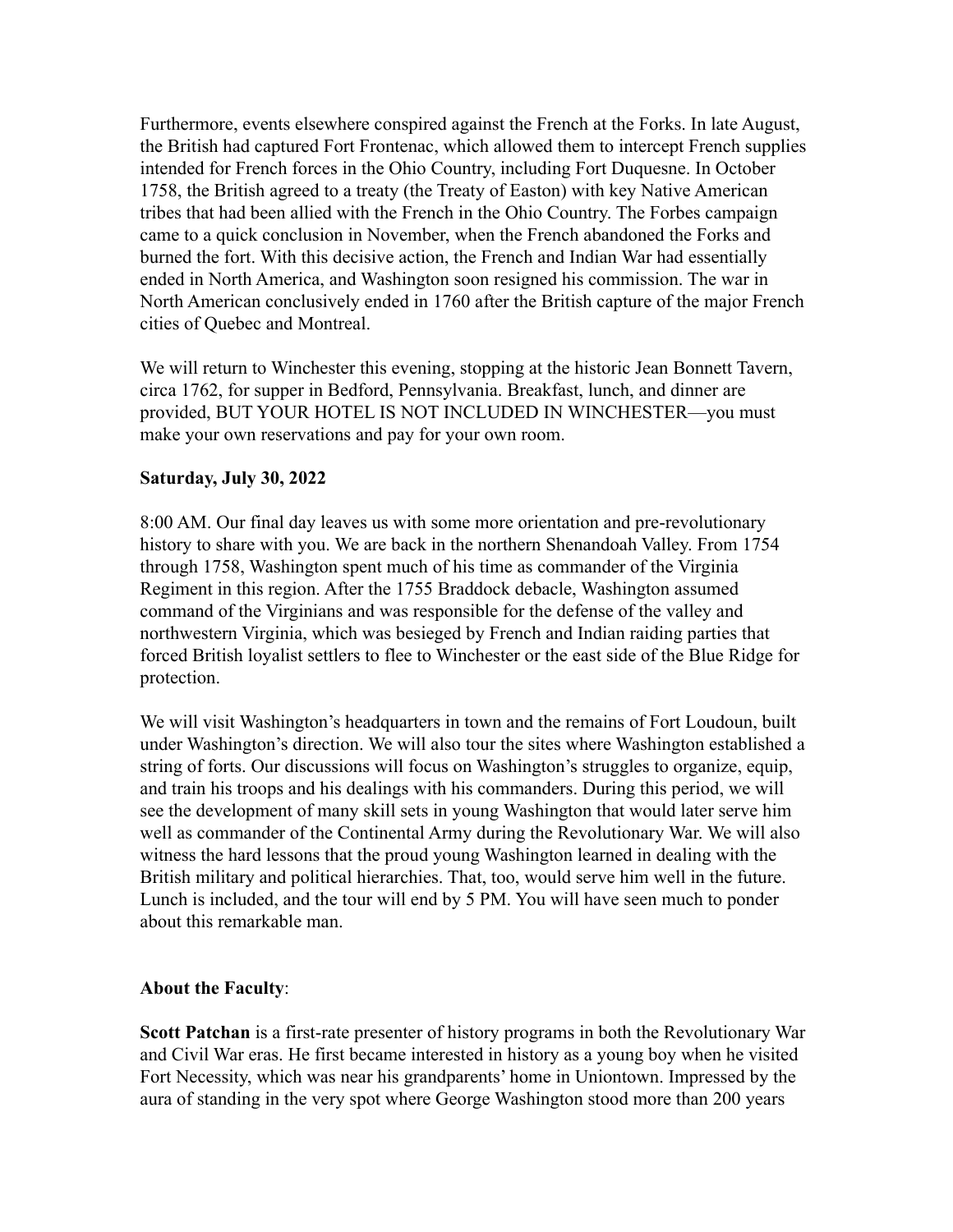earlier, and where one of the foundational events in American history took place, stayed with him, and this tour is a manifestation of his years of research. Indeed, you are seeing the tour that marries with his new book, *George Washington in the French and Indian War.* That book is scheduled to be released by History Press this year.

Scott is a graduate of James Madison University, and he has authored many articles and books including, *The Forgotten Fury, The Battle of Piedmont; Shenandoah Summer: The 1864 Valley Campaign; Second Manassas: Longstreet's Attack and the Battle for Chinn Ridge; and Worthy of Higher Rank, The 1864 Shenandoah Valley Campaign Journal of Colonel Joseph Thoburn.*

## **Hotel Information**:

This program will be based in Winchester, Virginia. The hotel will be posted on this site. The headquarters hotel room block will likely be in the \$125 a night range, plus tax. We will notify you of the hotel selected and the date it is open for reservations. Your registration also includes your hotel in Uniontown, Pennsylvania, and Greenburg, Pennsylvania. The hotels in Winchester ARE NOT INCLUDED. You may stay at the headquarters hotel or make other arrangements.

## **Transportation**:

The servicing airports are Washington Dulles (IAD) and Washington Reagan (DCA). If you fly, you will surely need to rent a car or arrange a limo.

## **Recommended Reading**:

You will be provided with maps upon arrival. The following books are suggested to enhance your readiness for the program. Amazon.com has a program to support non-profits IF YOU SIGN UP to support Blue and Gray Education Society (EIN 54-1720582) at [AmazonSmile](https://smile.amazon.com). When you sign up there rather than the normal Amazon site, one-half of one percent of your purchase price will be provided to BGES as a donation from Amazon. This will apply not only to this purchase but others you may make at other times. Thank you.

Norman L. Baker: *[The French and Indian War in Frederick](https://smile.amazon.com/French-Indian-War-Frederick-Virginia/dp/1537555790/ref=sr_1_1?crid=1383YSM67E711&keywords=The+French+and+Indian+War+in+Frederick+County%2C+Virginia+baker&qid=1643034841&sprefix=the+french+and+indian+war+in+frederick+county%2C+virginia+baker%2Caps%2C35&sr=8-1) County, Virginia*

*\_\_\_\_\_\_\_\_\_\_\_: [Braddock's Road: Mapping the British](https://smile.amazon.com/Braddocks-Road-Expedition-Alexandria-Monongahela/dp/162619114X/ref=sr_1_1?crid=S3EHL6INOTUM&keywords=Braddock%27s+road+mapping+the+British+expedition+baker&qid=1643034872&sprefix=braddock%27s+road+mapping+the+british+expedition+baker%2Caps%2C38&sr=8-1) Expedition from Alexandria to the [Monongahela](https://smile.amazon.com/Braddocks-Road-Expedition-Alexandria-Monongahela/dp/162619114X/ref=sr_1_1?crid=S3EHL6INOTUM&keywords=Braddock%27s+road+mapping+the+British+expedition+baker&qid=1643034872&sprefix=braddock%27s+road+mapping+the+british+expedition+baker%2Caps%2C38&sr=8-1)*

David Clary: *[George Washington's First War: His Early](https://smile.amazon.com/George-Washingtons-First-War-Adventures/dp/1439181101/ref=sr_1_3?crid=3RZ8IYOVUTG08&keywords=George+Washington%E2%80%99s+First+War%3A+His+Early+Military+Adventures&qid=1643034911&sprefix=george+washington+s+first+war+his+early+military+adventures+%2Caps%2C39&sr=8-3) Military Adventures*

Douglas Cubbison: *The British Defeat of the French [in Pennsylvania, 1758: A Military](https://smile.amazon.com/s?k=The+British+Defeat+of+the+French+in+Pennsylvania%2C+1758%3A+A+Military+History+of+the+Forbes+Campaign+Against+Fort+Duquesne&crid=15BB73DZEXSN7&sprefix=the+british+defeat+of+the+french+in+pennsylvania%2C+1758+a+military+history+of+the+forbes+campaign+against+fort+duquesne%2Caps%2C43&ref=nb_sb_noss) [History of the Forbes Campaign Against Fort Duquesne](https://smile.amazon.com/s?k=The+British+Defeat+of+the+French+in+Pennsylvania%2C+1758%3A+A+Military+History+of+the+Forbes+Campaign+Against+Fort+Duquesne&crid=15BB73DZEXSN7&sprefix=the+british+defeat+of+the+french+in+pennsylvania%2C+1758+a+military+history+of+the+forbes+campaign+against+fort+duquesne%2Caps%2C43&ref=nb_sb_noss)*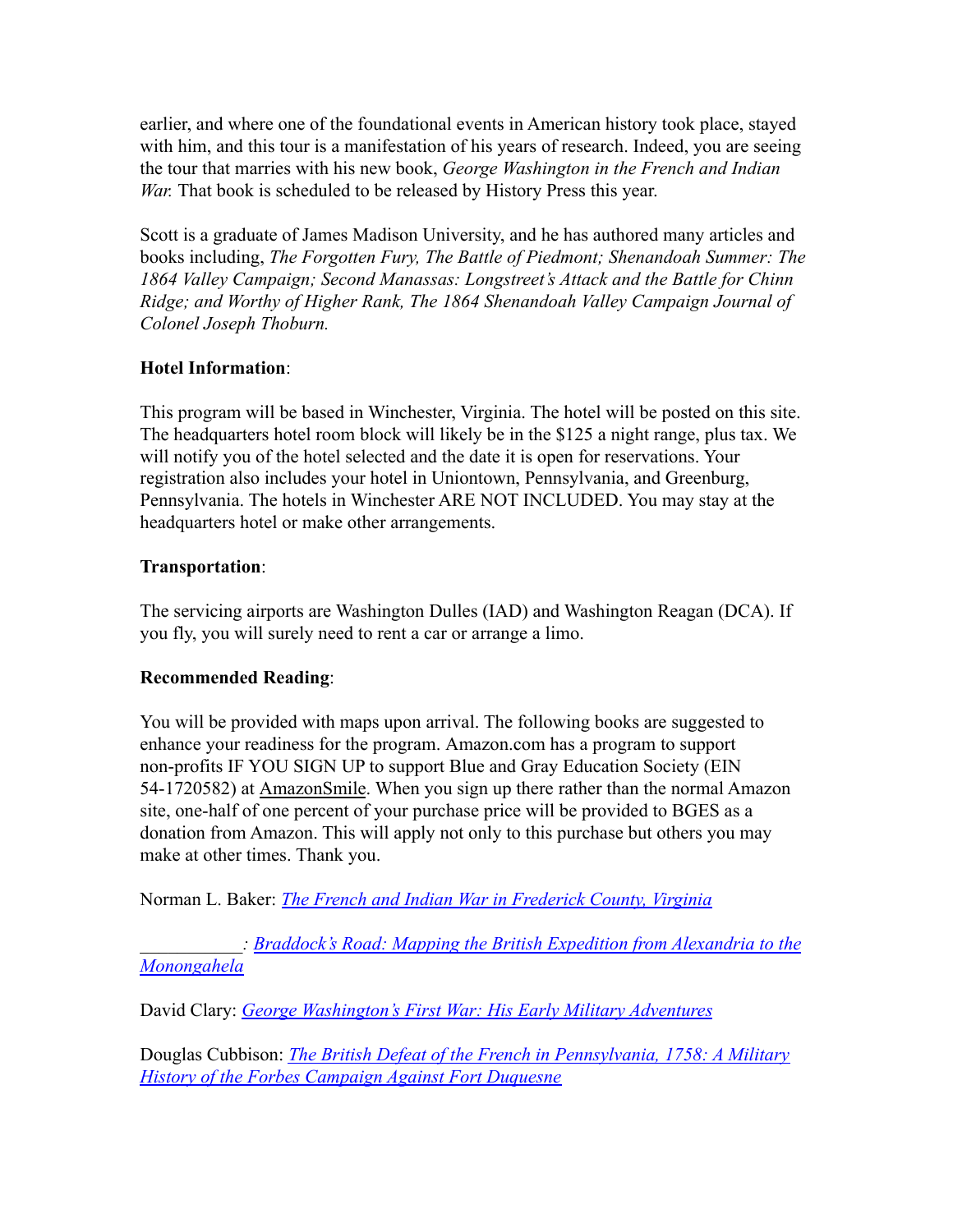Francis Parkman: *[Braddock's Defeat. 1755. The French and English in America](https://smile.amazon.com/s?k=Braddock%E2%80%99s+Defeat%2C+1755+The+French+and+English+in+America&crid=JUQP5KTKS4O8&sprefix=braddock+s+defeat%2C+1755+the+french+and+english+in+america%2Caps%2C35&ref=nb_sb_noss)*

David Preston: *[Braddock's Defeat: The Battle of the](https://smile.amazon.com/Braddocks-Defeat-Monongahela-Revolution-American/dp/0190658517/ref=tmm_pap_swatch_0?_encoding=UTF8&qid=1643035007&sr=8-2) Monongahela and the Road to [Revolution](https://smile.amazon.com/Braddocks-Defeat-Monongahela-Revolution-American/dp/0190658517/ref=tmm_pap_swatch_0?_encoding=UTF8&qid=1643035007&sr=8-2)*

Peter Stark: *[Young Washington: How Wilderness and](https://smile.amazon.com/s?k=Young+Washington+stark&crid=1NDI6YF8H71EH&sprefix=young+washington+stark%2Caps%2C40&ref=nb_sb_noss_1) War Forged America's Founding [Father](https://smile.amazon.com/s?k=Young+Washington+stark&crid=1NDI6YF8H71EH&sprefix=young+washington+stark%2Caps%2C40&ref=nb_sb_noss_1)*

Matthew C. Ward: *[Breaking the Backcountry: The Seven](https://smile.amazon.com/s?k=Breaking+the+Backcountry%3A+The+Seven+Years+War+in+Virginia+and+Pennsylvania%2C+1754-1763&crid=JCGH1B242J5O&sprefix=breaking+the+backcountry+the+seven+years+war+in+virginia+and+pennsylvania%2C+1754-1763%2Caps%2C87&ref=nb_sb_noss) Years' War in Virginia and [Pennsylvania, 1754-1765](https://smile.amazon.com/s?k=Breaking+the+Backcountry%3A+The+Seven+Years+War+in+Virginia+and+Pennsylvania%2C+1754-1763&crid=JCGH1B242J5O&sprefix=breaking+the+backcountry+the+seven+years+war+in+virginia+and+pennsylvania%2C+1754-1763%2Caps%2C87&ref=nb_sb_noss)*

# **Registration Form**

# **Setting the World on Fire: George Washington and the French and Indian War from the Shenandoah to Western Pennsylvania**

# **A 2022 BGES Americana Field University Program**

Presented by Scott Patchan July 26–30, 2022; from Winchester, Virginia

| Name:           |  |
|-----------------|--|
| Address:        |  |
| City/State/Zip: |  |
| Phone:          |  |